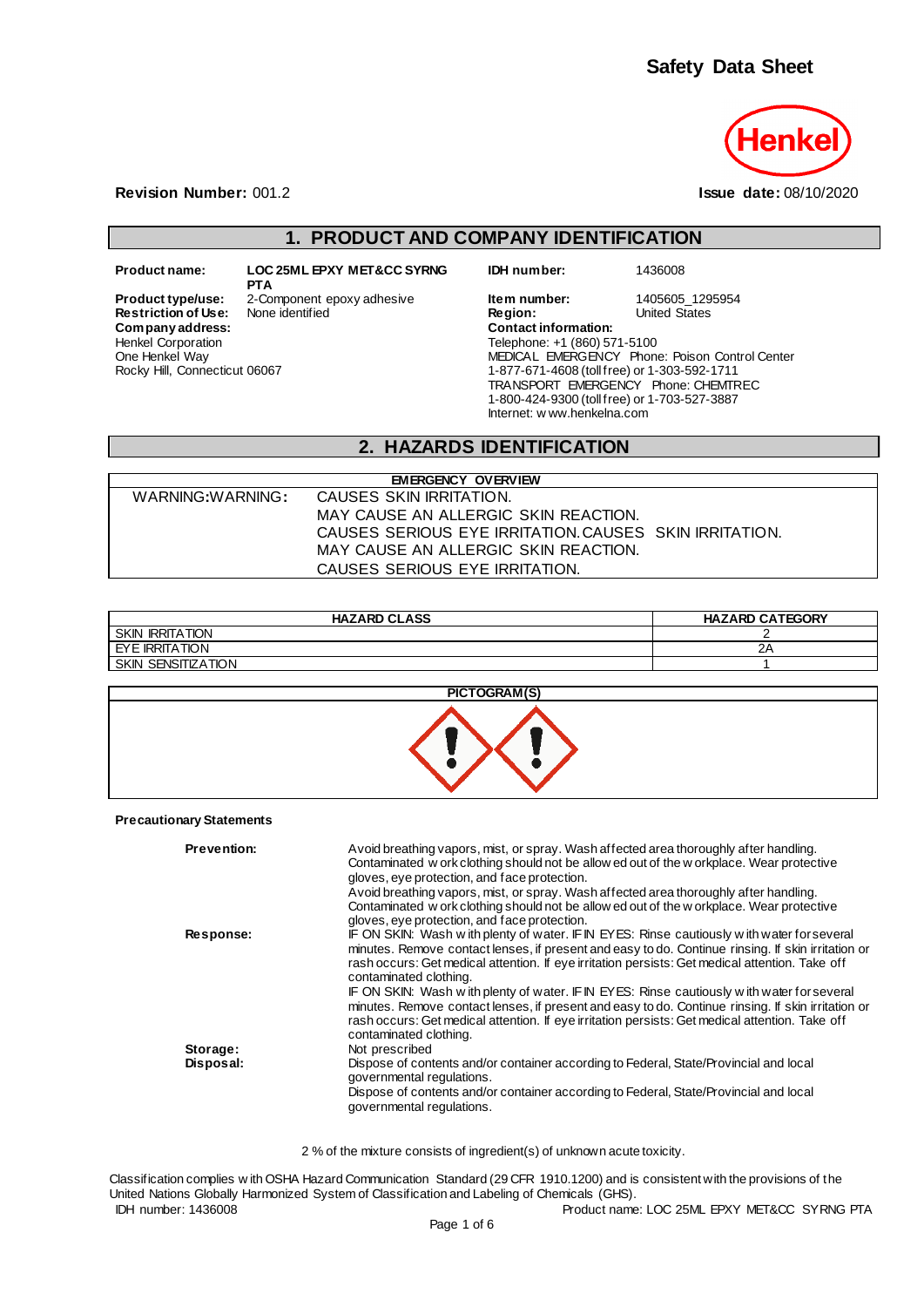| 3. COMFOSITION / INFORMATION ON INGREDIENTS                |                   |             |  |
|------------------------------------------------------------|-------------------|-------------|--|
|                                                            |                   |             |  |
| Hazardous Component(s)                                     | <b>CAS Number</b> | Percentage* |  |
| Epichlorohydrin-4,4'-isopropylidene<br>diphenol resin      | 25068-38-6        | $30 - 60$   |  |
| Limestone                                                  | 1317-65-3         | $30 - 60$   |  |
| Calcium carbonate                                          | 471-34-1          | $5 - 10$    |  |
| reaction product: bisphenol-A-<br>(epichlorhydrin)         | 25068-38-6        | $5 - 10$    |  |
| Gamma-glycidoxypropyltrimethoxysilane                      | 2530-83-8         | $0.1 - 1$   |  |
| Quartz (SiO2) respirable particulates<br>$(RCS) > = 10\%$  | 14808-60-7        | $0.1 - 1$   |  |
| 2,2'-[methylenebis(p-<br>phenyleneoxymethylene)]bisoxirane | 2095-03-6         | $0.1 - 1$   |  |
| Fatty acids, C16-18                                        | 67701-03-5        | $0.1 - 1$   |  |

## **3. COMPOSITION / INFORMATION ON INGREDIENTS**

\* Exact percentages may vary or are trade secret. Concentration range is provided to assist users in providing appropriate pr otections.

| <b>4. FIRST AID MEASURES</b>       |                                                                                                                                                                                                                                                        |  |
|------------------------------------|--------------------------------------------------------------------------------------------------------------------------------------------------------------------------------------------------------------------------------------------------------|--|
| Inhalation:                        | Move to fresh air. If not breathing, give artificial respiration. If breathing is<br>difficult, give oxygen. If symptoms develop and persist, get medical attention.                                                                                   |  |
| Skin contact:                      | Immediately flush skin w ith plenty of w ater (using soap, if available). Remove<br>contaminated clothing and footwear. If symptoms develop and persist, get<br>medical attention. Wash clothing before reuse. Thoroughly clean shoes before<br>reuse. |  |
| Eye contact:                       | Immediately flush eyes with plenty of water for at least 15 minutes. Get<br>medical attention.                                                                                                                                                         |  |
| Ingestion:                         | DO NOT induce vomiting unless directed to do so by medical personnel.<br>Never give anything by mouth to an unconscious person. Get medical<br>attention.                                                                                              |  |
| Symptoms:                          | See Section 11.                                                                                                                                                                                                                                        |  |
|                                    | <b>5. FIRE FIGHTING MEASURES</b>                                                                                                                                                                                                                       |  |
| Extinguishing media:               | Water spray (fog), foam, dry chemical or carbon dioxide.                                                                                                                                                                                               |  |
| Special firefighting procedures:   | Wear self-contained breathing apparatus and full protective clothing, such as<br>turn-out gear.                                                                                                                                                        |  |
| Unusual fire or explosion hazards: | Closed containers may rupture (due to build up of pressure) when exposed to<br>extreme heat. In case of fire, keep containers cool with waterspray.                                                                                                    |  |
| Hazardous combustion products:     | Oxides of carbon. Phenolics. Irritating vapors. Toxic fumes.                                                                                                                                                                                           |  |

### **Use personal protection recommended in Section 8, isolate the hazard area and deny entry to unnecessary and unprotected personnel.**

| Environmental precautions: | Do not allow product to enter sew er or waterways.                                                                                                                                                                                                                                                                                                        |
|----------------------------|-----------------------------------------------------------------------------------------------------------------------------------------------------------------------------------------------------------------------------------------------------------------------------------------------------------------------------------------------------------|
| Clean-up methods:          | Ensure adequate ventilation. Wear appropriate personal protective equipment.<br>Refer to Section 8 "Exposure Controls / Personal Protection" prior to clean up.<br>Soak up with inert absorbent material (e.g. sand, silica gel, acid binder,<br>universal binder, saw dust). Scrape up spilled material and place in a closed<br>container for disposal. |

Г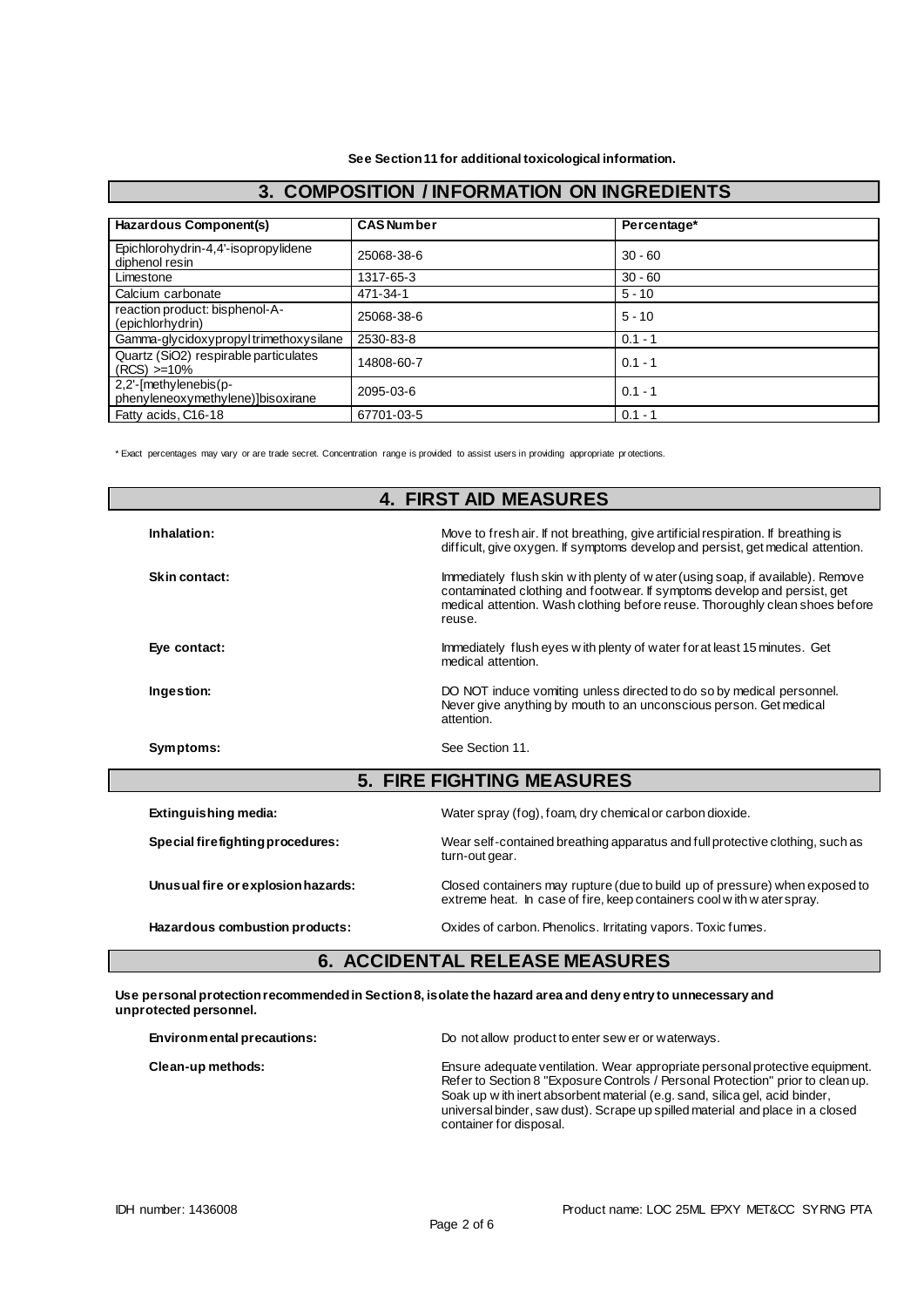# **7. HANDLING AND STORAGE**

Handling: **Handling:** Prevent contact w ith eyes, skin and clothing. Do not breathe vapor and mist. Wash thoroughly after handling. Use only w ith adequate ventilation. Keep container closed.

**Storage:** Keep container tightly closed and in a cool, well-ventilated place aw ay from incompatible materials. Keep aw ay from heat, spark and flame. Protect from direct sunlight.

**For information on product shelf life contact Henkel Customer Service at (800) 243-4874.**

### **8. EXPOSURE CONTROLS / PERSONAL PROTECTION**

**Employers should complete an assessment of all workplaces to determine the need for, and selection of, proper exposure controls and protective equipment for each task performed.**

| Hazardous Component(s)                                     | <b>ACGIHTLV</b>                         | <b>OSHA PEL</b>                                                                                                                                                                                                               | <b>AIHA WEEL</b> | <b>OTHER</b> |
|------------------------------------------------------------|-----------------------------------------|-------------------------------------------------------------------------------------------------------------------------------------------------------------------------------------------------------------------------------|------------------|--------------|
| Epichlorohydrin-4,4'-isopropylidene<br>diphenol resin      | None                                    | None                                                                                                                                                                                                                          | None             | None         |
| Limestone                                                  | 10 mg/m3 TWA Total<br>dust.             | 5 mg/m3 PEL<br>Respirable fraction.<br>15 mg/m3 PEL Total<br>dust.                                                                                                                                                            | None             | None         |
| Calcium carbonate                                          | 10 mg/m3 TWA Total<br>dust.             | 5 mg/m3 PEL<br>Respirable fraction.<br>15 mg/m3 PEL Total<br>dust.                                                                                                                                                            | None             | None         |
| reaction product: bisphenol-A-<br>(epichlorhydrin)         | None                                    | None                                                                                                                                                                                                                          | None             | None         |
| Gamma-glycidoxypropyltrimethoxysilane                      | None                                    | None                                                                                                                                                                                                                          | None             | None         |
| Quartz (SiO2) respirable particulates<br>(RCS) >=10%       | 0.025 mg/m3 TWA<br>Respirable fraction. | $0.05$ mg/m $3$ TWA<br>(Respirable dust.)<br>(Respirable dust.)<br>$0.025$ mg/m3<br>OSHA ACT<br>(Respirable dust.)<br>0.05 mg/m3 PEL<br>Respirable dust.<br>2.4 MPPCF TWA<br>Respirable.<br>$0.1$ mg/m $3$ TWA<br>Respirable. | None             | None         |
| 2,2'-[methylenebis(p-<br>phenyleneoxymethylene)]bisoxirane | None                                    | None                                                                                                                                                                                                                          | None             | None         |
| Fatty acids, C16-18                                        | None                                    | None                                                                                                                                                                                                                          | None             | None         |

**Engineering controls:** Use local ventilation if general ventilation is insufficient to maintain vapor concentration below established exposure limits.

**Respiratory protection:** Use NIOSH approved respirator if there is potential to exceed exposure limit(s).

**Eye/face protection:** Safety goggles or safety glasses with side shields. Full face protection should be used if the potential for splashing or spraying of product exists. Safety show ers and eye wash stations should be available.

**Skin protection:** Use chemical resistant, impermeable clothing including gloves and either an apron or body suit to prevent skin contact.

## **9. PHYSICAL AND CHEMICAL PROPERTIES**

**Physical state:** Liquid **Color:** Gray **Odor:** Epoxy<br> **Odor threshold:** Container and Container and Container and Container and Container and Container and Container<br> **Odor threshold:** Container and Container and Container and Container and Container and Contai **Odor threshold:**<br>pH: **Vapor pressure:** Not available.<br> **Boiling point/range:** Not available. **Boiling point/range:** Not available.<br> **Melting point/range:** Not available. **Melting point/ range:** Not available. Not apply not a Not available.<br>Specific gravity: 1.5 **Specific gravity:** 

Not available.<br>Not available.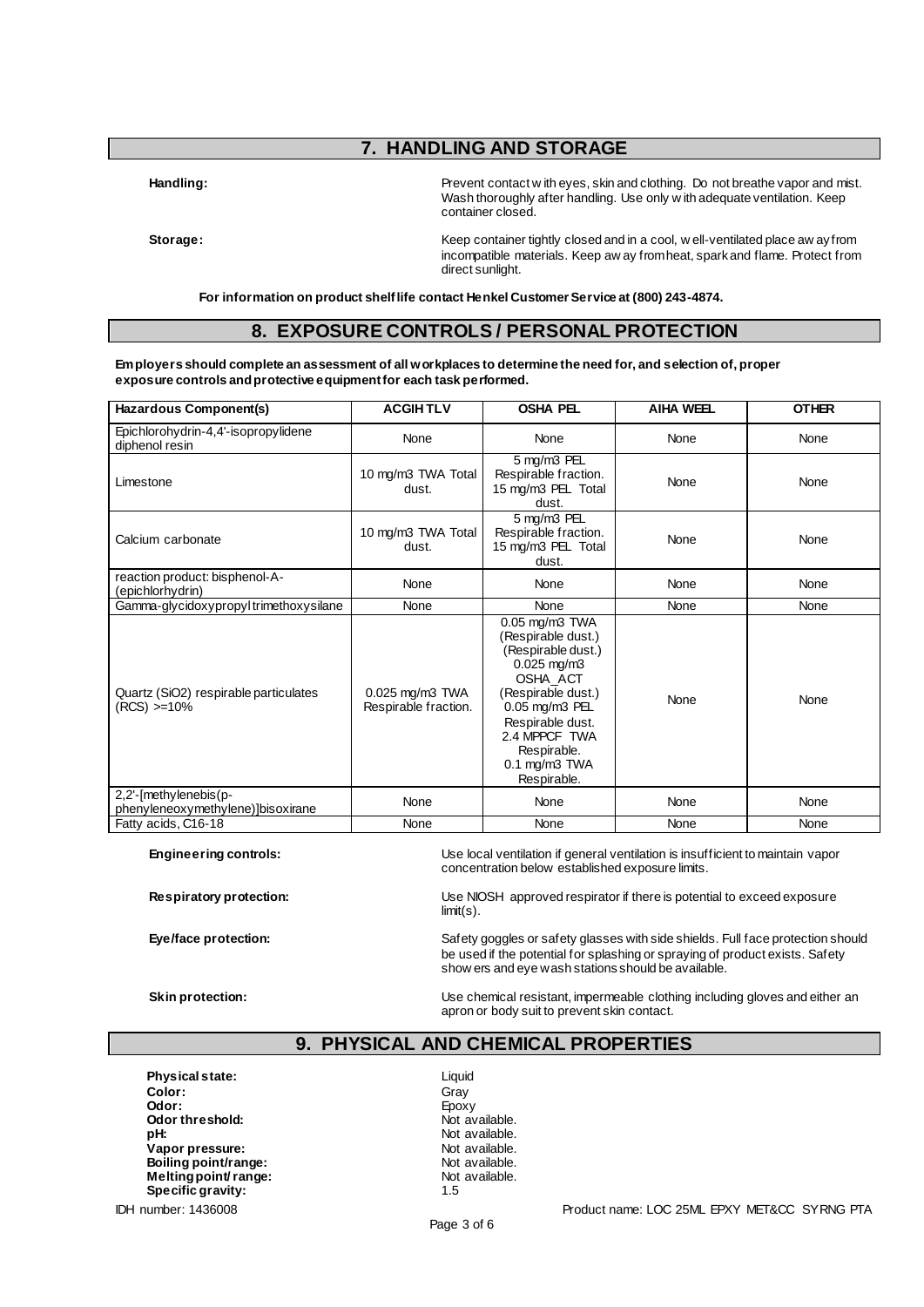| Vapor density:                           | Not available.             |
|------------------------------------------|----------------------------|
| Flash point:                             | $> 96 °C$ ( $> 204.8 °F$ ) |
| Flam mable/Explosive limits - lower:     | Not available.             |
| Flam mable/Explosive limits - upper:     | Not available.             |
| Autoignition temperature:                | Not available.             |
| <b>Flammability:</b>                     | Not applicable             |
| <b>Evaporation rate:</b>                 | Not available.             |
| Solubility in water:                     | Not available.             |
| Partition coefficient (n-octanol/water): | Not available.             |
| <b>VOC content:</b>                      | 0.39%                      |
| Viscosity:                               | Not available.             |
| Decomposition temperature:               | Not available.             |
|                                          |                            |

# **10. STABILITY AND REACTIVITY**

| Stability:                           | Stable under normal conditions of storage and use.                                               |
|--------------------------------------|--------------------------------------------------------------------------------------------------|
| Hazardous reactions:                 | None under normal processing.                                                                    |
| Hazardous decomposition<br>products: | Oxides of carbon. Phenolics. Toxic fumes. Irritating vapors.                                     |
| Incompatible materials:              | Amines. Strong oxidizing agents. Strong acids and strong bases.                                  |
| Reactivity:                          | Not available.                                                                                   |
| Conditions to avoid:                 | Keep aw ay from heat, ignition sources and incompatible materials. Protect from direct sunlight. |
| . .                                  | ------------                                                                                     |

## **11. TOXICOLOGICAL INFORMATION**

**Relevant routes of exposure:** Skin, Inhalation, Eyes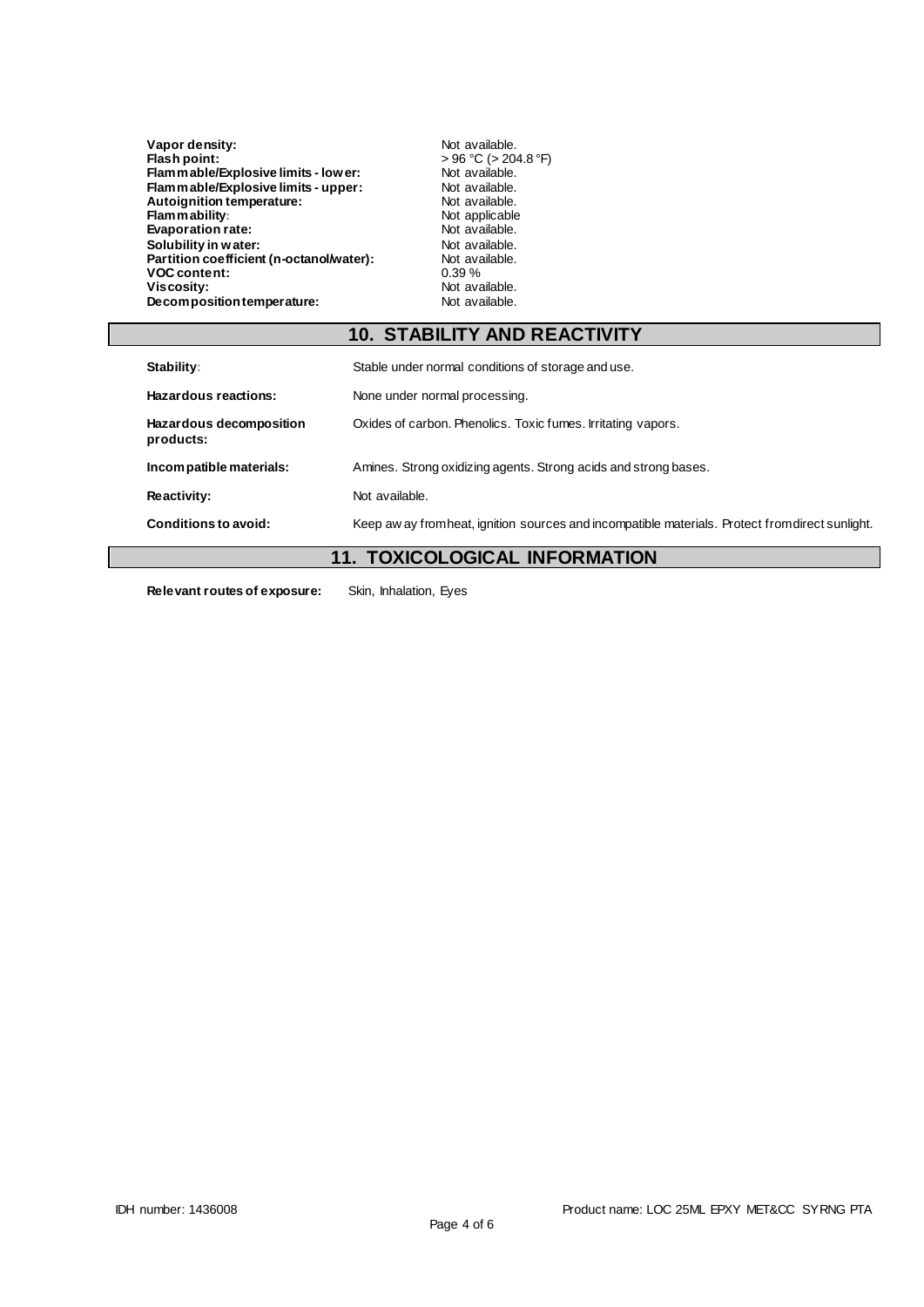#### **Potential Health Effects/Symptoms**

| Inhalation:          | May cause respiratory tract irritation. Abrasion of cured material such as by sanding or grinding |
|----------------------|---------------------------------------------------------------------------------------------------|
|                      | could release respirable particles of silica quartz, a cancer hazard by inhalation. Normal use of |
|                      | this product causes no such release.                                                              |
| <b>Skin contact:</b> | May cause an allergic skin reaction. May cause irritation.                                        |
| Eye contact:         | Causes eye irritation.                                                                            |
| Ingestion:           | Not expected under normal conditions of use. May cause irritation of the stomach                  |

| Hazardous Component(s)                                     | LD50s and LC50s                                                      | Immediate and Delayed Health Effects |  |
|------------------------------------------------------------|----------------------------------------------------------------------|--------------------------------------|--|
| Epichlorohydrin-4,4'-isopropylidene<br>diphenol resin      | None                                                                 | Allergen, Irritant                   |  |
| Limestone                                                  | None                                                                 | Nuisance dust                        |  |
| Calcium carbonate                                          | Oral LD50 (Rat) = $6,450$ mg/kg<br>Oral LD50 (Mouse) = $6,450$ mg/kg | Nuisance dust                        |  |
| reaction product: bisphenol-A-<br>(epichlorhydrin)         | None                                                                 | No Data                              |  |
| Gamma-glycidoxypropyltrimethoxysilane                      | None                                                                 | Allergen, Irritant                   |  |
| Quartz (SiO2) respirable particulates<br>$(RCS) > = 10\%$  | None                                                                 | No Data                              |  |
| 2,2'-[methylenebis(p-<br>phenyleneoxymethylene)]bisoxirane | None                                                                 | No Data                              |  |
| Fatty acids, C16-18                                        | None                                                                 | No Records                           |  |

| Hazardous Component(s)                                     | NTP Carcinogen                    | <b>IARC Carcinogen</b> | <b>OSHA Carcinogen</b><br>(Specifically Regulated) |
|------------------------------------------------------------|-----------------------------------|------------------------|----------------------------------------------------|
| Epichlorohydrin-4,4'-isopropylidene<br>diphenol resin      | <b>No</b>                         | <b>No</b>              | <b>No</b>                                          |
| Limestone                                                  | <b>No</b>                         | <b>No</b>              | <b>No</b>                                          |
| Calcium carbonate                                          | No.                               | No.                    | No.                                                |
| reaction product: bisphenol-A-<br>(epichlorhydrin)         | <b>No</b>                         | <b>No</b>              | <b>No</b>                                          |
| Gamma-glycidoxypropyltrimethoxysilane                      | No.                               | <b>No</b>              | <b>No</b>                                          |
| Quartz (SiO2) respirable particulates<br>$(RCS) > 10\%$    | Know n To Be Human<br>Carcinogen. | Group 1                | Yes                                                |
| 2,2'-[methylenebis(p-<br>phenyleneoxymethylene)]bisoxirane | <b>No</b>                         | <b>No</b>              | <b>No</b>                                          |
| Fatty acids, C16-18                                        | No.                               | <b>No</b>              | No.                                                |

# **12. ECOLOGICAL INFORMATION**

**Ecological information:** Not available.

## **13. DISPOSAL CONSIDERATIONS**

**Information provided is for unused product only.**

Hazardous waste number: Not available.

**Recommended method of disposal:** Follow all local, state, federal and provincial regulations for disposal.

**14. TRANSPORT INFORMATION**

#### **The transport information provided in this section only applies to the material/formulation itself, and is not specific to any package/configuration.**

**U.S. Department of Transportation Ground (49 CFR)**

| Propershipping name:      | Not r |
|---------------------------|-------|
| Hazard class or division: | None  |
| ldentification number:    | None  |
| Packing group:            | None  |

**Not regulated**<br>None **None Packing group:** None